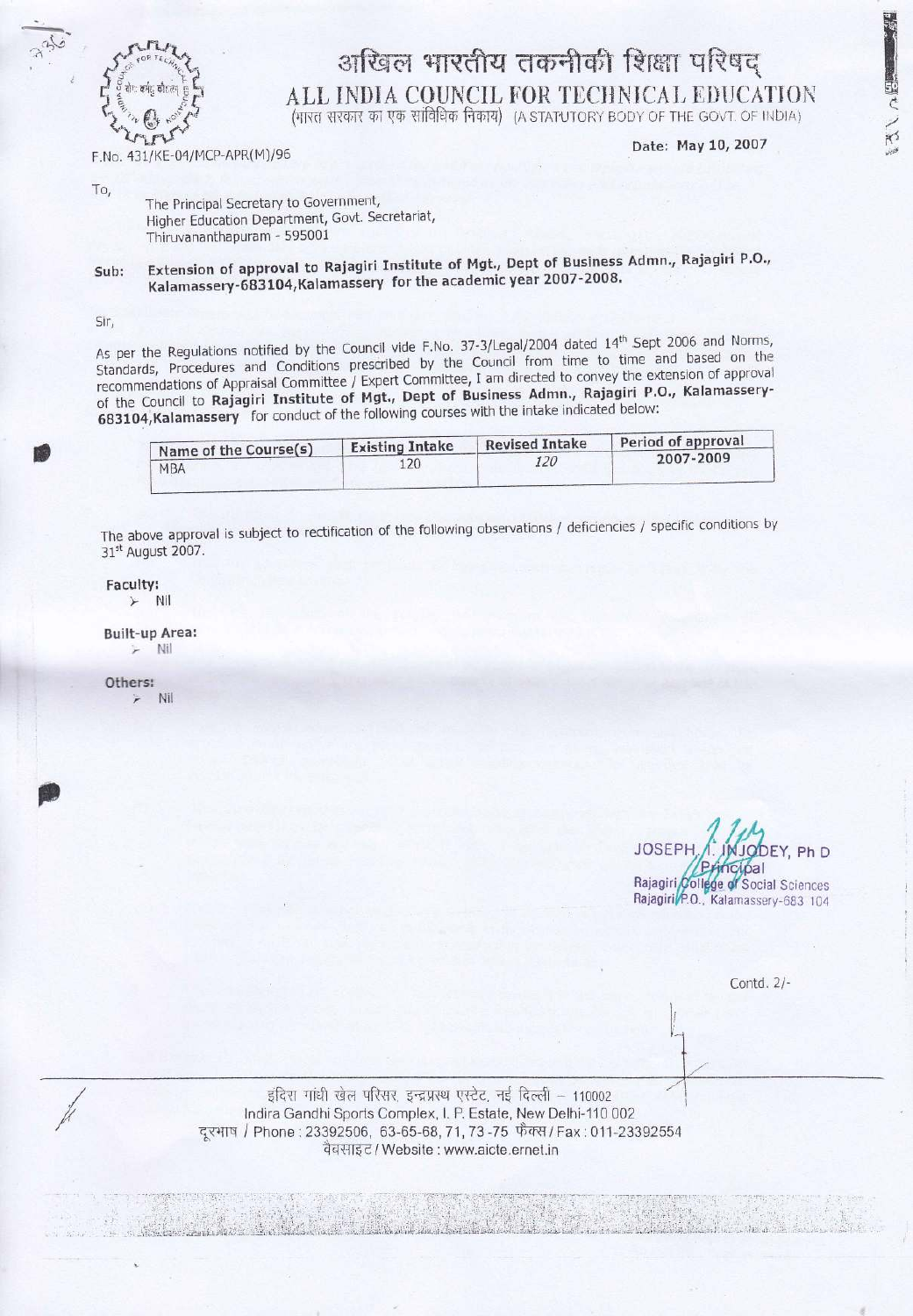## Note: The mandatory disclosure in prescribed format if not hosted on the website should be hosted by 31<sup>st</sup> May, 2007, failing which action would be initiated as per the rules and regulations of the AICTE including No Admission / Withdrawal of approval.

 $2 -$ 

The institution is required to submit two copies of the Compliance Report, indicating the rectification of deficiencies along with mandatory disclosure and details of facilty recruited for each course in the prescribed format (available at AICTE Website www.aicte.ernet.in) to the concerned Regional Office latest by 31° August 2007 for consideration of approval beyond the session 2007-08.

The Compliance Report must be accompanied with a processing fee of Rs. 40,000/- in the form of demand draft in the favour of Member Secretary, AICTE, payable at New Dolhi. In the absence of processing fee the Compliance Report will not be entertained. Following the Complance report, the Council would verify the status in respect of rectification of deficiencies through surprise random inspection without any prior notice.

The above approval if granted after rectification of deficiences would be subject to the fulfillment of the following general conditions:

- That the management shall provide adequate funds for development of land and for providing related  $\mathbf{1}$ infrastructural, instructional and other facilities as per norms and standards laid down by the Council from time to time and for meeting recurring expenditure.
- $\overline{2}$ .  $(a)$ That the admission shall be made only after adequate infrastructure and all other facilities are provided as per norms and guidelines of the AICTE.
	- That the admissions shall be made in accordance with the regulations notified by the  $(b)$ Council from time to time.
	- That the curriculum of the course, the procedure for evaluation/ assessment of  $(c)$ students shall be in accordance with the norms prescribed by the AICTE.
	- $(d)$ That the Institution shall not allow closure of the Institution or discontinuation of the course(s) or start any new course(s) or alter intake capacity of seats without the prior approval of the Council.
	- That no excess admission shall be made by the Institution over and above the  $(e)$ approved intake under any circumstances. In case any excess admission is rep. led to the Council, appropriate penal action including withdrawal of approval shall be initiated against the Institution
	- That the institutions shall not have any collaborative arrangements with any Indian and/ or  $(1)$ Foreign Universities for conduct of technical courses other than those approved by AICTE without obtaining prior approval from AICTE. In case any violation is reported to the Council, appropriate penal action including withdrawal of approval shall be initiated against the Institution
	- That the Institution shall not conduct any course(s) in the field of technical education in the  $(g)$ same premises/ campus and / or in the name of the Institution without prior permission/ approval of AICTE. In case any violation is reported to the Council, appropriate penal action including withdrawal of approval shall be initiated against the Institution
	- The institution shall not conduct any non-technical course(s) in the same premises/ campus  $(h)$ under any circumstances. In case any violation is reported to the Council, appropriate penal action including withdrawal of approval shall be initiated against the Institution
	- That the institution shall operate only from the approved location, and that the institution shall not open  $\mathcal{L}$ any off campus study centers! extension centers directly or in collaboration with any other institution/ university/ organization for the purpose of imparting technical education without obtaining prior approval from the AICTE.

Contd. 3/-

JOSEF Rajagiri College of Social Sciences Rajagiri P.O., Kalamassery 691 104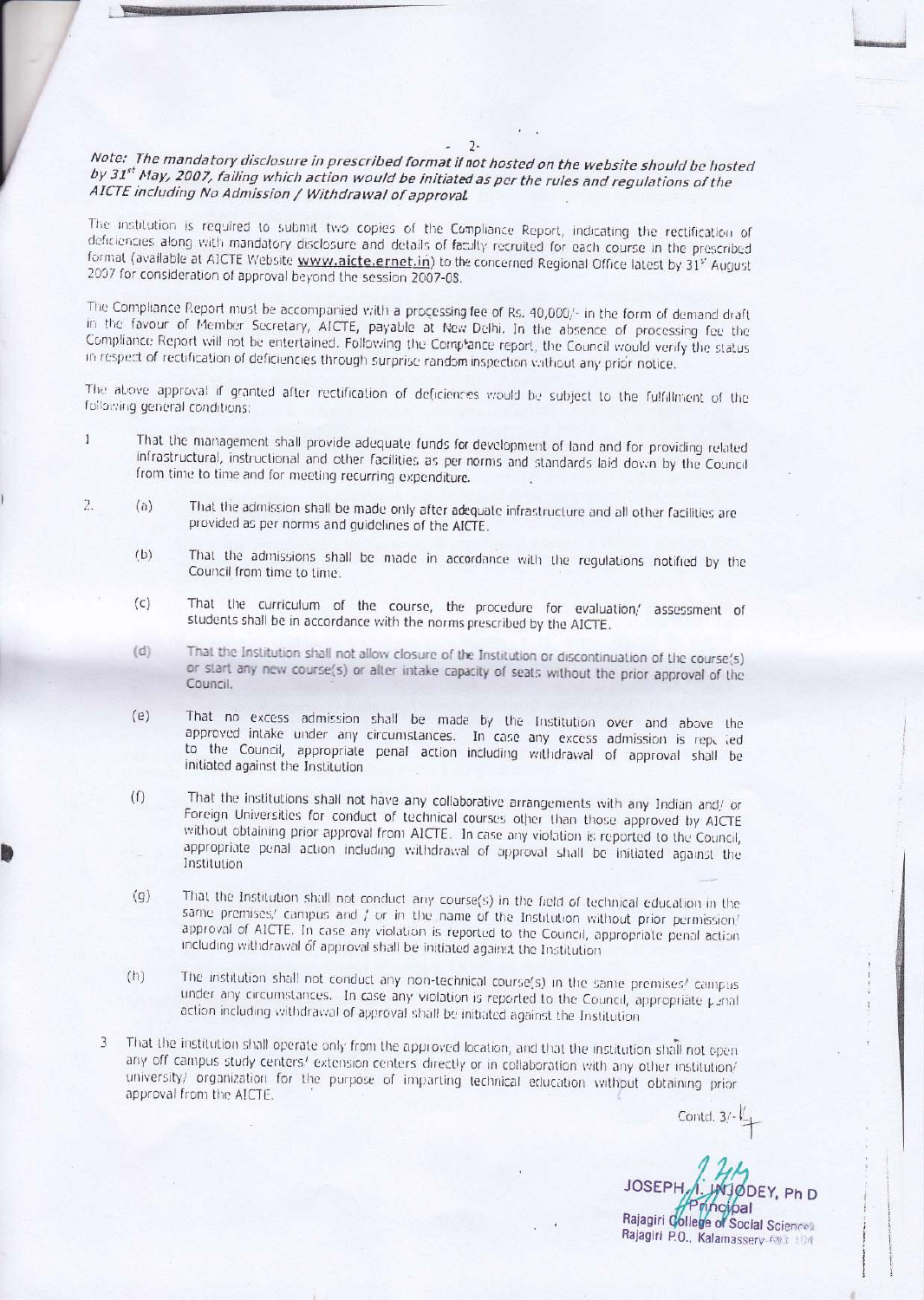That the tuition and other fees shall be charged as prescribed by the Competent Authority within the overall criteria prescribed by the Council from time to time. No capitation fee shall be charged from the students/ quardians of students in any form.

5 That the accounts of the Institution shall be audited annually by a certified Chartered Accountant and shall be open for inspection by the Council or any body or persons authorized by it.

 $-3-$ 

 $\overline{4}$ 

 $\overline{7}$ 

- $6 \overline{6}$ That the Director/ Principal and the teaching and other staff shall be selected according to procedures, qualifications and experience prescribed by the Council from time to time and pay scales are as per the norms prescribed by the Council from time to time.
	- $(a)$ That the institution shall furnish requisite returns and reports as desired by AICTE in order to ensure proper maintenance of administrative and academic standards.
	- $(b)$ That the technical institution shall publish an information booklet before commencement of the academic year giving details regarding the institution and courses/ programmes being conducted and details of infrastructural facilities including faculty etc. in the form of mandatory disclosure. The information booklet may be made available to the stakeholders of the technical education on cost basis. The mandatory disclosure information shall be put on the Institution Website. The information shall be revised every year with updated information about all aspects of the institution.
	- $(c)$ That it shall be mandatory for the technical institution to maintain a Website providing the prescribed information. The Website information must be continuously updated as and when changes take place.
	- $(d)$ That a compliance report in the prescribed format along with mandatory disclosures on fulfillment of the above conditions, shall be submitted each year by the Institution within the time limit prescribed by the Council from time to time i.e. 31<sup>st</sup> August 2007 for the current year.
	- $(e)$ That if Technical Institution fails to disclose the information or suppress and/ or misrepresent the information, appropriate action could be initiated including withdrawal of AICTE approval.
- 8 That all the laboratories, workshops etc. shall be equipped as per the syllabi of the concerned affiliated University and shall be in operational condition before making admissions.
- 9 That a library shall be established with adequate number of titles, books, journals (both Indian & Foreign) etc as per AICTE norms.
- 10 That a computer center with adequate number of terminals, Printers etc. shall be established as per AICTE norms.
- AICTE may carry out random inspections round the year for verifying the status of the Institutions to 11 ensure maintenance of norms and standards.
- That the AICTE may also conduct inspections with or without notifying the dates to verify specific 12 complaints of mis-representation, violation of norms and standards, mal-practices etc.
- That the Institution by virtue of the approval given by Council shall not automatically become claimant to 13 any grant-in-aid form the Central or State Government.
- That the Management shall strictly follow further conditions as may be specified by the Council from time  $1-4$ to time.

Contd.  $4/\frac{1}{2}$ 

**JOSEPH** Rajagiri College of Social Sciences Rajagiri P.O., Kalamassery-683 104